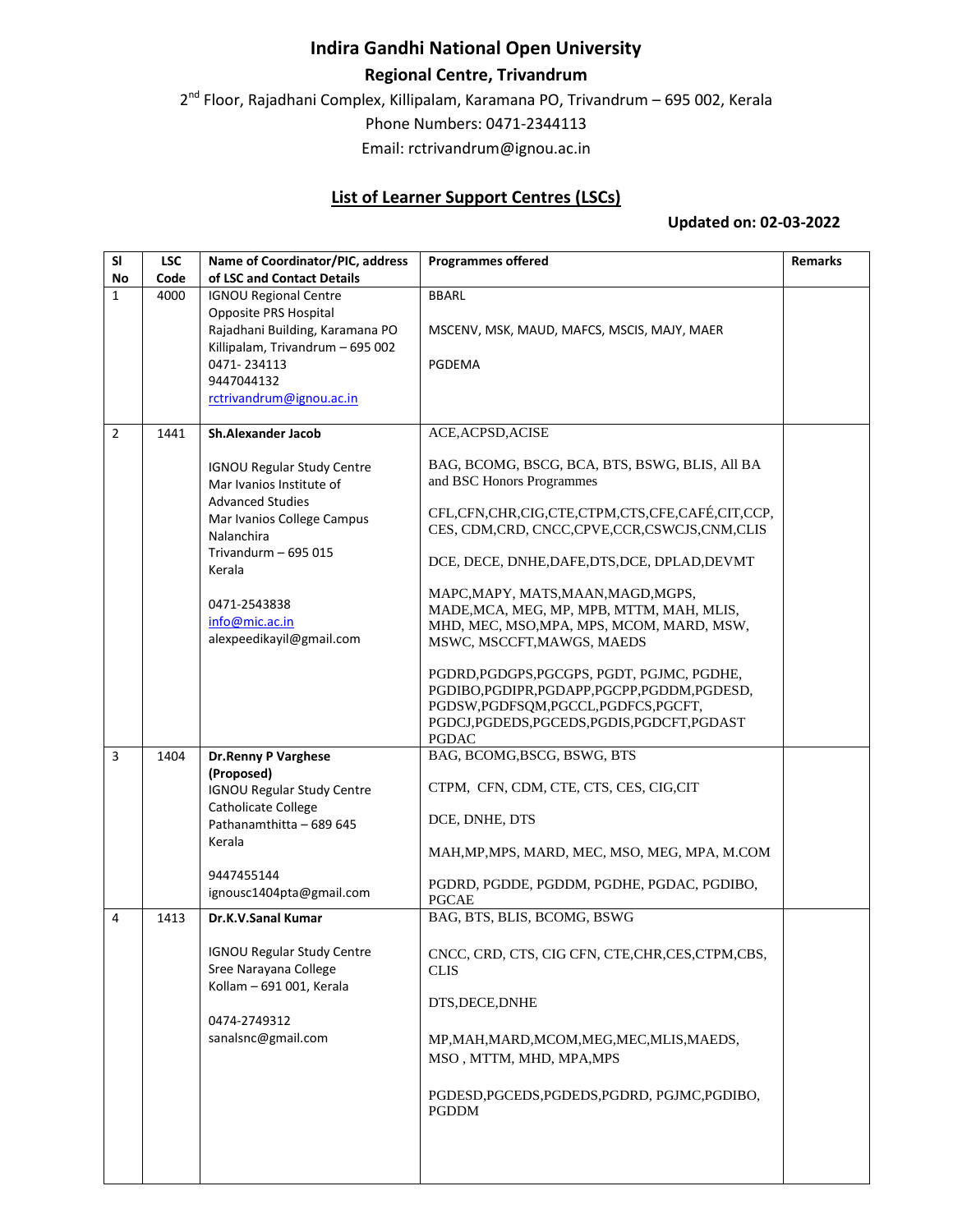| 5                | 1464   | Sh.Sukumaran Nair.P                                                 | BAG, BCOMG, BLIS, BCA, BSWG                                                     |  |
|------------------|--------|---------------------------------------------------------------------|---------------------------------------------------------------------------------|--|
|                  |        | <b>IGNOU Regular Study Centre</b>                                   | CES, CHR, CRD, CTE, CIT, CLIS                                                   |  |
|                  |        | C Achyutha Menon Study Centre &<br>Library, Poojappura              | DCE, DECE, DIM                                                                  |  |
|                  |        | Trivandrum - 695 012, Kerala                                        | MP, MPB, MCA, MLIS, MTTM, MCOM, MEC, MAH,                                       |  |
|                  |        | 0471-2345850<br>0471-2345035                                        | MEG, MSW, MSW(C), MAPC, MADVS                                                   |  |
|                  |        | drpsukunair@gmail.com                                               | PGDRD, PGDUPDL                                                                  |  |
| $\boldsymbol{6}$ | 1473   | Sh.Karunakaran Pillai.G                                             | BCOMG, BLIS, BAG, BA (English), BA (History), BA                                |  |
|                  |        | <b>IGNOU Regular Study Centre</b>                                   | (Economics)                                                                     |  |
|                  |        | Bharatheeya Institute for Advanced                                  | CFN, CLIS                                                                       |  |
|                  |        | Study and Research (BIAR)<br>Samskrithi Bhavan, GPO Lane            | MP, MCOM, MAPY, MPB                                                             |  |
|                  |        | Trivandrum - 695 001, Kerala                                        | PGDESD, PGDT,                                                                   |  |
|                  |        | 0471-2461567<br>0471-2572575                                        |                                                                                 |  |
|                  |        | knmpillai@yahoo.co.in                                               |                                                                                 |  |
|                  |        | bvkrc1473@gmail.com                                                 |                                                                                 |  |
|                  |        |                                                                     |                                                                                 |  |
| $\overline{7}$   | 2511   | Dr.B.Ramakrishnan                                                   | BSW, BAG, BCOMG, BCA, BTS, BLIS                                                 |  |
|                  |        | <b>IGNOU Regular Study Centre</b><br>S T Hindu College              | CTS, CIT, CTE, COS, CFN, CIG, CES, CCP, CTPM, CTE,<br>CLP, CETM, CFE, CBS, CLIS |  |
|                  |        | Nagercoil, Kanyakumari District                                     |                                                                                 |  |
|                  |        | Tamil Nadu, PIN - 692 002                                           | DTS, DECE (E&T), DNHE, DCE                                                      |  |
|                  |        | 04652-237377                                                        | MTTM, , MP, MPB, , MAH, MCOM, MARD, MPA, MPS,<br>MSO, MEC, MEG, MHD, MCA        |  |
|                  |        | ignou2511@gmail.com                                                 |                                                                                 |  |
|                  |        |                                                                     | PGDFMP, PGDDM, PGDFCS, PGDICG, PGDIBO, PGDRD                                    |  |
| 8                | 40021  | Smt.Pavana P.V.                                                     | BA(PSYCHOLOGY), BSW, BBARL,                                                     |  |
|                  |        | <b>IGNOU Regular Study Centre</b><br>Centre for Career Research and | CDM, CAFÉ, CAHT,                                                                |  |
|                  |        | Development centre (CCRD)                                           | DAFE,                                                                           |  |
|                  |        | Near Puliyath JN,<br>Kilikkolloor P.O,                              | MEG MSO, M.Sc.(CFT), MAPC, MSW, MSWC                                            |  |
|                  |        | Kollam- 691 004                                                     | PGDUPDL, PGDWGS, PGCFT,                                                         |  |
|                  |        | 0474-2725575                                                        |                                                                                 |  |
|                  |        | ccrdkerala@yahoo.co.in<br>aaditha19@gmail.com                       |                                                                                 |  |
| 9                | 40026  | Dr.K.Hema Kumari                                                    | BAG, BCOMG,                                                                     |  |
|                  |        | <b>IGNOU Regular Study Centre</b>                                   | CBS,CETM,CFE                                                                    |  |
|                  |        | Velu Thampy Memorial Arts &<br>Science college,                     | <b>DCE</b>                                                                      |  |
|                  |        | Arumani,                                                            |                                                                                 |  |
|                  |        | Kanyakumari Dist-629151<br>Tami Nadu                                | M.COM, MEG,                                                                     |  |
|                  |        | 04651-287933                                                        |                                                                                 |  |
|                  |        | vtmcollege@gmail.com                                                |                                                                                 |  |
| 10               | 40028  | Dr. Veena Suresh Babu                                               | BCOMG, BSWG,                                                                    |  |
|                  | (Women | <b>IGNOU Regular Study Centre</b>                                   | CLP,CDM                                                                         |  |
|                  |        | All Saints College                                                  |                                                                                 |  |
|                  |        | Chackai,<br>Thiruvananthapuram-695007                               | MSW, MEC, MEG, MAWGS, MAH, MCOM                                                 |  |
|                  |        |                                                                     |                                                                                 |  |
|                  |        | 0471-2501153/2503821                                                |                                                                                 |  |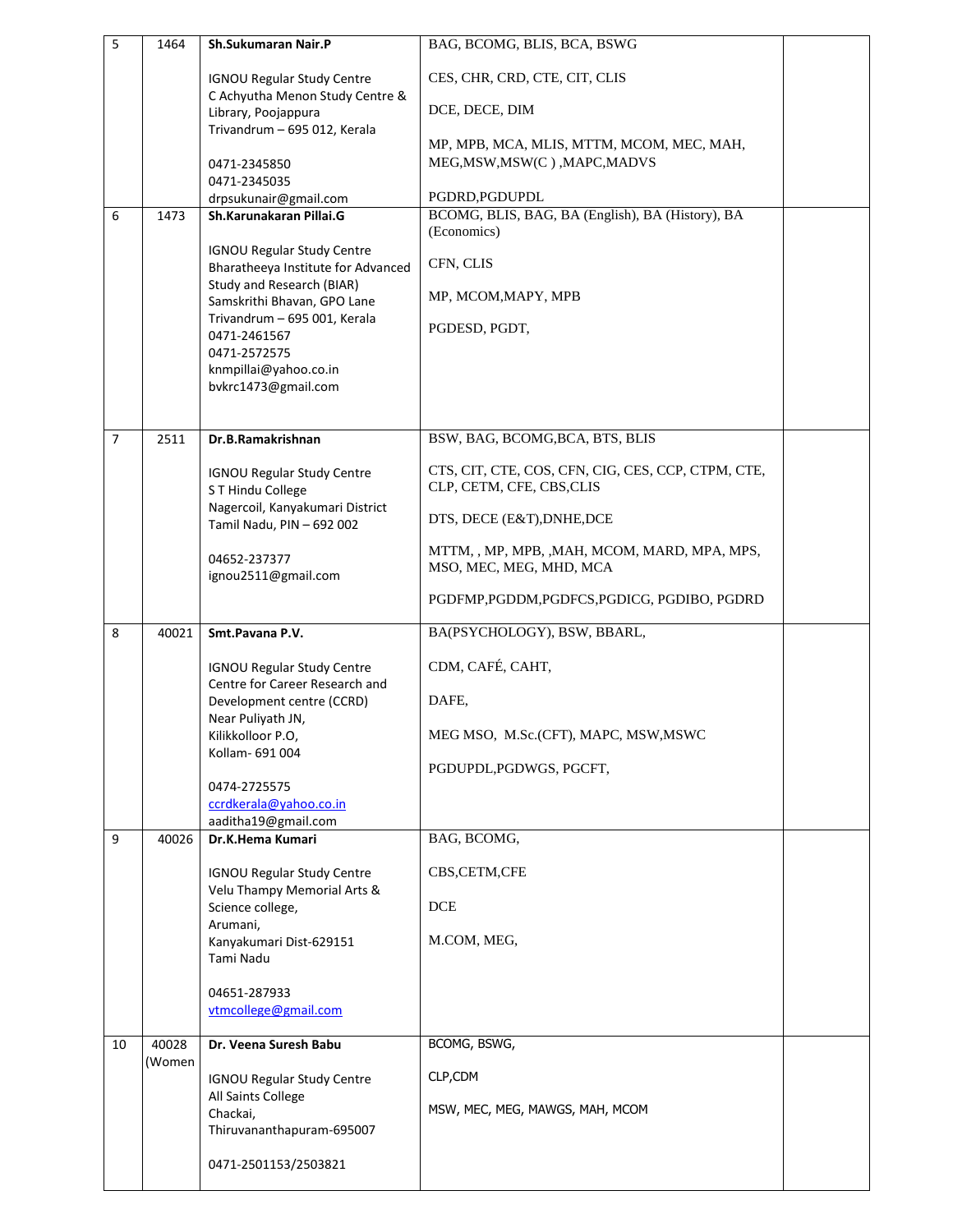|    |         | allsaintscolegeasc@gmail.com                                              |                               |          |
|----|---------|---------------------------------------------------------------------------|-------------------------------|----------|
|    |         | allsaintsignou@gmail.com                                                  |                               |          |
| 11 | 40031   | Dr.C.Arul Mary Thangam                                                    | BAG, BSWG                     |          |
|    |         | <b>IGNOU Regular Study Centre</b><br>Nanjil Catholic College of           | CFE,CCITSK,CTE,CNM,CETM,CPLT, |          |
|    |         | Arts & Science                                                            | DCE, DBPOFA                   |          |
|    |         | Nedumcode, Kaliyakkavilai.P.O<br>Kanyakumari-629 153                      | <b>MCOM</b>                   |          |
|    |         |                                                                           |                               |          |
|    |         | 09486454573                                                               |                               |          |
|    |         | nanjil.ignou@gmail.com                                                    |                               |          |
|    |         |                                                                           |                               |          |
|    |         |                                                                           |                               |          |
| 12 | 40037   | <b>Mrs.Devi Mohan</b>                                                     | BAG, BCOMG                    | Kept in  |
|    |         | IGNOU Regular Study Centre                                                | MCOM, MEG                     | abeyance |
|    |         | Saraswathi College of Arts & Science<br>Vilappilsala, Trivandrum- 695 572 |                               |          |
|    |         |                                                                           |                               |          |
|    |         | 9895874393<br>0471-2360601                                                |                               |          |
|    |         | ignou40037@gmail.com                                                      |                               |          |
| 13 | 40038   | <b>Dr.Ratheesh Kumar</b>                                                  | BAG, BCOMG,                   |          |
|    |         | IGNOU Regular Study Centre<br>Devasom board Pampa college,                | CFE, CTE,                     |          |
|    |         | Parumala po, pathanamthitta                                               | MCOM.MSW, MSWC, MEG, MPS, MAH |          |
|    |         | 231224/2312357                                                            |                               |          |
|    |         | principaldbpampacollege@gmail.co                                          | PGDAST, PGDIBO                |          |
|    |         | m                                                                         |                               |          |
| 14 | 40039   | <b>Sh.K.P.Sumesh Kumar</b>                                                | BAG, BCOMG, BSWG              |          |
|    |         | IGNOU Regular Study Centre<br>Christ Nagar College                        | <b>CFE</b>                    |          |
|    |         | Maranalloor, Koovalassery P.O.                                            | MCOM, MSO, MEG                |          |
|    |         | Thiruvananthapuram - 695 512                                              |                               |          |
|    |         | Ph: 9446204549<br>Email:                                                  |                               |          |
|    |         | sumeshputhuppallil@qmail.com                                              |                               |          |
| 15 | 40040   | Dr.D.Praveena                                                             | CFN, CDM                      |          |
|    |         | IGNOU Study Centre (40040)                                                | <b>MSCDFSM</b>                |          |
|    |         | College of Indigeneous Food<br>Technology, Konni                          | PGDFSQM                       |          |
|    |         | Anakuthi, Perinjottakkal PO<br>Pathanamthitta - 695 692                   |                               |          |
|    |         |                                                                           |                               |          |
|    |         | Ph: 9447246560<br>Email:                                                  |                               |          |
| 16 | 40041   | Praveena.foodtech@gmail.com<br>Dr Haritha S H                             | <b>BASOH</b>                  |          |
|    |         |                                                                           |                               |          |
|    |         | IGNOU Learner Support Centre<br><b>IMRD College of Advance</b>            |                               |          |
|    |         | Studies (I-CAS)                                                           | <b>CFE</b>                    |          |
|    |         | Purushothamagiri Mylam,<br>Cheriyakonni P.O                               |                               |          |
|    |         | Thiruvananthapuram                                                        | MCOM, MEG                     |          |
|    |         | PH: 8075267004                                                            |                               |          |
|    |         | Email:                                                                    |                               |          |
|    |         | imdrcollege19@gmail.com                                                   |                               |          |
| 17 | 40036 D | Mr.Sooryajith                                                             | <b>BAG</b>                    |          |
|    |         | <b>IGNOU Special Study Centre</b>                                         |                               |          |
|    |         | Open Prison & Correctional Home<br>Nettukaltheri, Kottor P.O              |                               |          |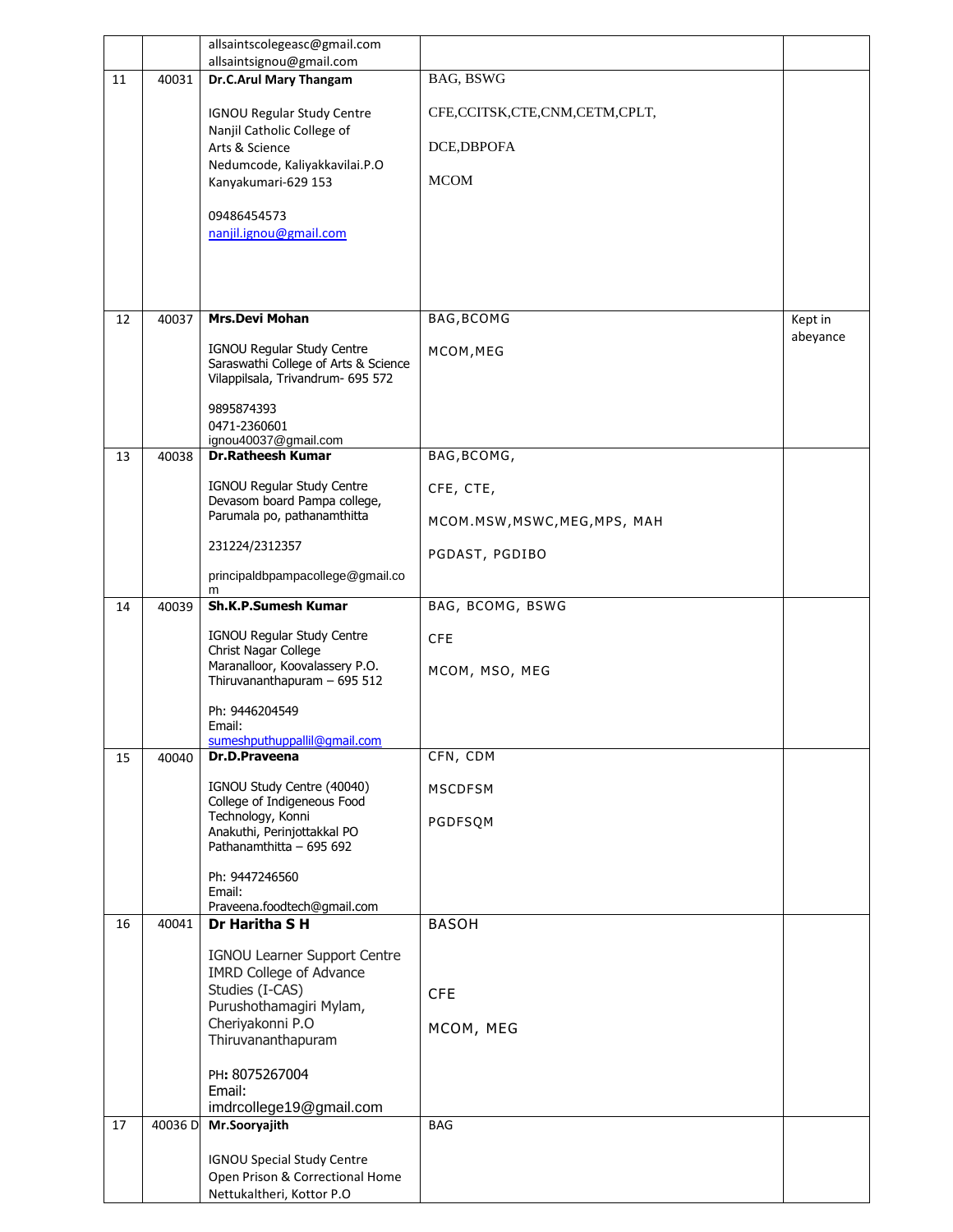|    |         | Trivandrum- 695 574                                          |                          |  |
|----|---------|--------------------------------------------------------------|--------------------------|--|
|    |         |                                                              |                          |  |
|    |         | 0472-2850044<br>optvpm@gmail.com                             |                          |  |
|    |         | op.ntkl.prisons@kerala.gov.in                                |                          |  |
|    |         | ssc40036dopenprison@gmail.com                                |                          |  |
| 18 | 1455P   | Dr.Suma Divakar                                              | MSCDFSM, MSCCFT,         |  |
|    |         | <b>IGNOU Programme Study Centre</b>                          | <b>PGDCFT</b>            |  |
|    |         | College of Agriculture                                       |                          |  |
|    |         | Vellayani, Trivandrum - 695 522,                             |                          |  |
|    |         | Kerala                                                       |                          |  |
|    |         |                                                              |                          |  |
|    |         | 0471-2381829<br>divakarsuma67@gmail.com                      |                          |  |
| 19 | 1466P   | Sh.Riju John                                                 | B.Ed.                    |  |
|    |         |                                                              |                          |  |
|    |         | <b>IGNOU Programme Study Centre</b>                          | MA (EDU)                 |  |
|    |         | Ramavilasam Training College<br>Valakom PO, Kollam District, | PGDET                    |  |
|    |         | PIN - 691 532, Kerala                                        |                          |  |
|    |         |                                                              |                          |  |
|    |         | 0474-2470121                                                 |                          |  |
| 20 | 40009P  | raijuriju@gmail.com<br>Dr.C.Swaraj                           | <b>MAAE</b>              |  |
|    |         |                                                              | PGDAE, PGCAE,            |  |
|    |         | <b>IGNOU Programme Study Centre</b>                          |                          |  |
|    |         | State Resource Centre - Kerala                               |                          |  |
|    |         | Nandavanam, Vikas Bhavan PO                                  |                          |  |
|    |         | Thiruvananthapuram - 695 033,<br>Kerala                      |                          |  |
|    |         | 0471-2325101                                                 |                          |  |
|    |         | srcignoustudycentre@gmail.com                                |                          |  |
| 21 | 40020P  | <b>Dr.Arun Shanker</b>                                       | <b>CPF</b><br><b>DMT</b> |  |
|    |         | <b>IGNOU Programme Study Centre</b>                          |                          |  |
|    |         | Kerala Poultry Development                                   |                          |  |
|    |         | Corporation Ltd.                                             |                          |  |
|    |         | T.C. 30/697, Pettah<br>Thiruvananthapuram - 695 024,         |                          |  |
|    |         | Kerala                                                       |                          |  |
|    |         |                                                              |                          |  |
|    |         | 9847203669                                                   |                          |  |
|    |         | kspdc@yahoo.co.in                                            |                          |  |
| 22 | 40025P  | Dr. Anu Mary C Philip                                        | <b>CWHM</b>              |  |
|    |         | <b>IGNOU Programme Study Centre</b>                          | <b>DWM</b>               |  |
|    |         | IWDM-K, Chandayamangalam                                     |                          |  |
|    |         | Near KSRTC Bus Stand, Kollam                                 | PGDPM                    |  |
|    |         | 0474-2475051                                                 |                          |  |
|    |         | picignou40025@gmail.com                                      |                          |  |
|    |         |                                                              |                          |  |
| 23 | 40030 P | Sh.Amal Raj                                                  | CDM, CFAID               |  |
|    |         |                                                              |                          |  |
|    |         | <b>IGNOU Programme Study Centre</b>                          | PGDDM, PGCGI             |  |
|    |         | Institute of Land and Disaster                               |                          |  |
|    |         | Management<br>P.T.P Nagar, Thiruvananthapuram                |                          |  |
|    |         |                                                              |                          |  |
|    |         | 09847984527                                                  |                          |  |
|    |         | souparnnikaillom@gmail.com                                   |                          |  |
| 24 | 40034 P | Smt.R.D.Pushkala                                             | СНВНС                    |  |
|    |         | <b>IGNOU Programme Study Centre</b>                          |                          |  |
|    |         | Indian Institute of Diabetes                                 |                          |  |